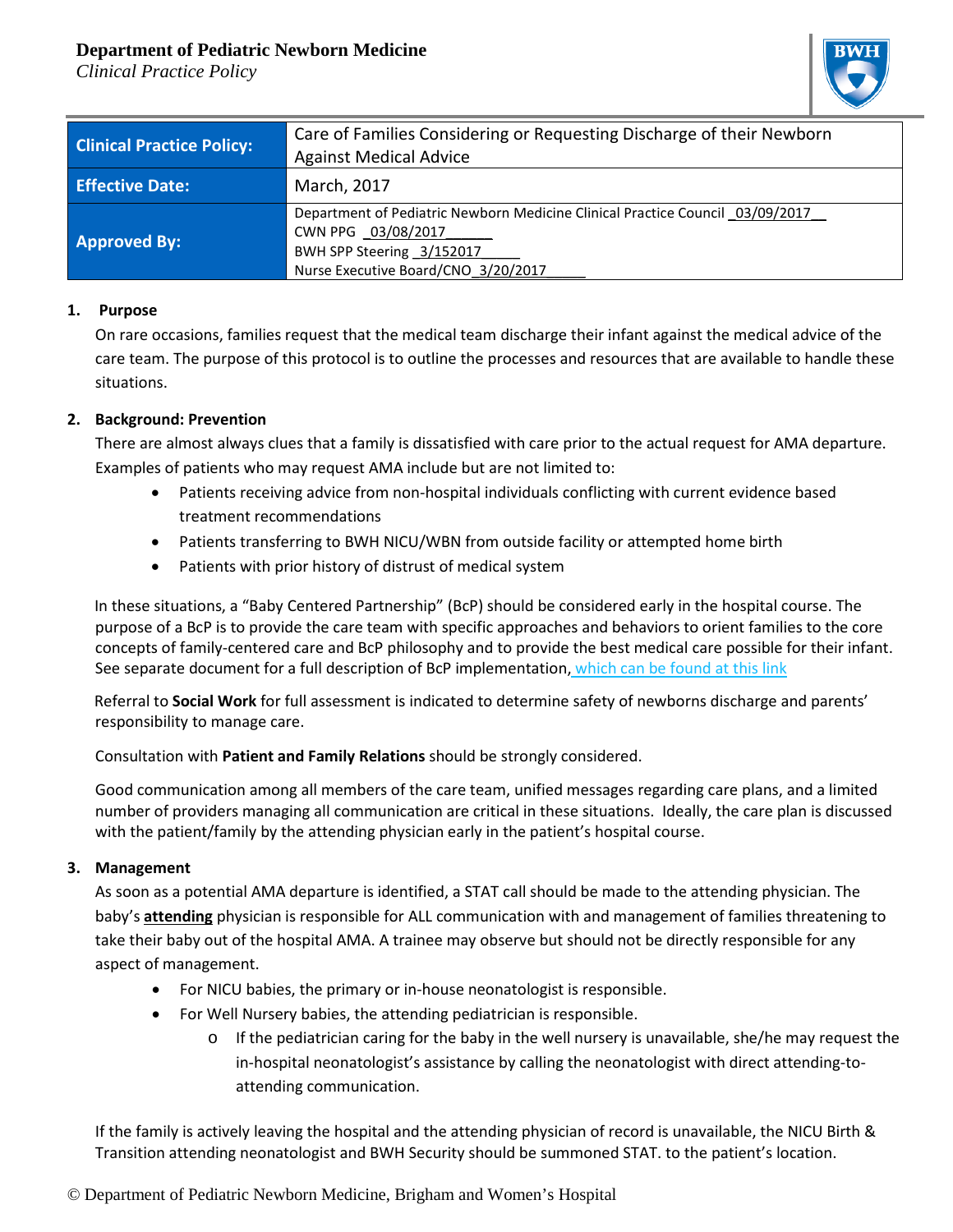

A STAT call should also be made to the Nurse Director or her designee (Nurse Administrator on Call – Partners Pager 11876 - during off-hours). **The Nurse Director and the Attending Physician will partner in taking responsibility for and delegating communication with all of the necessary parties, providing mutual support, and ensuring smooth coordination of care.**

### **When the family cannot be dissuaded from leaving the hospital, the attending physician should decide how to proceed based upon the following three possible scenarios:**

**Scenario 1**: The infant is **at risk of imminent harm** and cannot leave the hospital\*:

- 1. Unit coordinator should summon Hospital Security STAT via a Code Gray by calling extension 2-6555.
- 2. An emergency call to the hospital social worker should be made. The hospital social worker will place an emergency call to the Massachusetts Department of Children and Families (DCF) to file a 51A report and request an emergency 51B (emergency court determination of Care and Protection custody)
- 3. An emergency call should be made to the Office of General Counsel (OGC) to discuss the case
- 4. An emergency call should be made to Risk Management (RM)
- 5. Patient and Family Relations should be notified
- 6. The attending obstetrician caring for the mother should be notified if the mother is an inpatient.
- 7. The attending physician should carefully document the event in the infant's medical record, including her/his rationale for the medical decision, the nature of the risk to the infant, and a summary of her/his communication with the family, DCF, and OGC.
- 8. A notification with the name and MR# should be sent by e-mail to the NICU Medical Director on call (NICU babies) or the Well Newborn Care Medical Director (well nursery babies)

### **Scenario 2**: The infant is **at uncertain risk of lesser harm** and the attending physician will allow the infant to depart AMA\*:

- 1. An emergency call should be made to the Office of General Counsel to discuss the case
- 2. An emergency call should be made to Risk Management
- 3. An emergency call to the hospital social worker should be made and a 51 A should be filed on behalf of the infant
- 4. Patient and Family Relations should be notified
- 5. The attending obstetrician caring for the mother should be notified if the mother is an inpatient.
- 6. The BWH Discharge Against Medical Advice form should be signed by the attending physician and the parent.
- 7. An effort should be made to ensure that the MA Newborn Screen, Hearing Screening, CCHD screening, and jaundice screening have been performed, the Hepatitis B vaccine given, and the Birth Certificate signed prior to the baby's departure.
- 8. Verbal sign-out should be made and a written discharge summary should be faxed to the baby's pediatrician.
- 9. The attending physician should carefully document the event in the infant's medical record, including her/his rationale for the medical decision, the nature of the risk to the infant, and a summary of her/his communication with the family and the baby's pediatrician and recommendations for outpatient follow up.
- 10. A notification with the name and MR# should be sent by e-mail to the NICU Medical Director on call (NICU babies) or the Well Newborn Nursery Medical Director (well nursery babies)